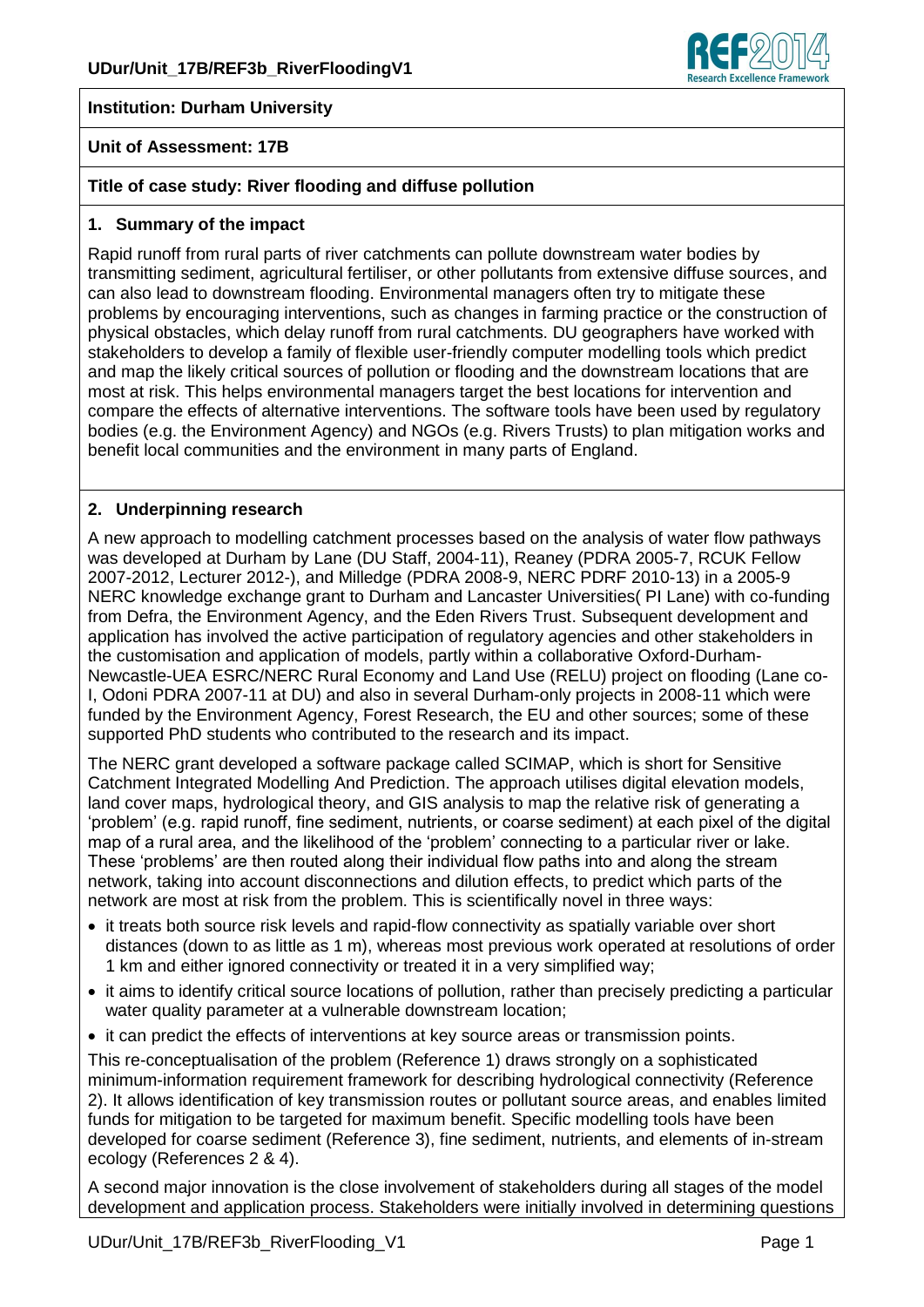# **UDur/Unit\_17B/REF3b\_RiverFloodingV1**



and specifying outputs (e.g. in SCIMAP), but subsequently also suggested and evaluated alternative action plans. In the EU-funded Adaptive Land Use for Flood Alleviation project (PI Lane, then Reaney), we worked closely with the Eden Rivers Trust to devise ways to reduce flood risk with minimal impact on agricultural productivity, thus obtaining acceptance by farmers. In the RELU project on flooding in Pickering (North Yorkshire), local stakeholders worked with academics in 'environmental competency groups' to share local knowledge and co-develop modelling approaches that reflected both scientific and local understanding (Reference 5). The modelling part of the RELU project was done entirely by DU researchers, who used a minimum-information requirement approach based on the analysis of flow pathways to respond to the competency groups by devising model variants to evaluate novel upstream flood mitigation measures, leading for example to the development of 'Bund' and 'Overflow' models (References 5 & 6). The flexibility of the model framework and map-like visualisation of the catchment meant that stakeholders could participate directly in the modelling and evaluation process.

## **3. References to the research**

(**Bold** denotes Durham University staff at time of research, underline denotes DU research student. Journal impact factors and citations are from Web of Science as of 31/7/2013. All six papers acknowledge funding from RELU and/or NERC.)

- **1. Lane** SN, **Brookes** CJ, Heathwaite AL, **Reaney** SM (2006). [Surveillant science: challenges for](http://dx.doi.org/10.1111/j.1477-9552.2006.00050.x)  [the management of rural environments emerging from the new generation diffuse pollution](http://dx.doi.org/10.1111/j.1477-9552.2006.00050.x)  [models.](http://dx.doi.org/10.1111/j.1477-9552.2006.00050.x) *Journal of Agricultural Economics* 57: 239-257(JIF 1.50; 29 citations)
- **2. Lane** SN, **Reaney** SM, Heathwaite AL (2009). Representation of landscape hydrological connectivity using a topographically driven surface flow index. *Water Resources Research* 45, W08423. (JIF 3.15; 25 citations)
- **3. Lane** SN, Reid SC, Tayefi V, **Yu** D, **Hardy** RJ (2008). [Reconceptualising coarse sediment](http://dx.doi.org/10.1029/2008WR007336)  [delivery problems in rivers as catchment-scale and diffuse.](http://dx.doi.org/10.1029/2008WR007336) *Geomorphology* 98: 227-249. (JIF 2.55; 18 citations)
- **4. Reaney** SM, **Lane** SN, Dugdale LJ, Heathwaite AL (2011). [Risk-based modelling of diffuse land](http://dx.doi.org/10.1016/j.ecolmodel.2010.08.022)  [use impacts upon instream ecology.](http://dx.doi.org/10.1016/j.ecolmodel.2010.08.022) *Ecological Modelling* 222: 1016-1029 (JIF 2.07; 6 citations)
- **5. Lane** SN, **Odoni** N, Landström C, Whatmore SJ, Ward N, Bradley S (2011). [Doing flood risk](http://dx.doi.org/10.1111/j.1475-5661.2010.00410.x)  [science differently: an experiment in radical scientific method.](http://dx.doi.org/10.1111/j.1475-5661.2010.00410.x) *Trans. Inst. British Geographers* 36: 15-36. (JIF 4.12; 22 citations)
- **6. Odoni** N, **Lane** SN (2010) [Knowledge-theoretic models in hydrology.](http://dx.doi.org/10.1177/0309133309359893) *Progress in Physical Geography* 34: 151-171 (JIF 3.42; 9 citations)

### **4. Details of the impact**

SCIMAP and the related research described above has delivered a family of modelling tools for public agencies and other UK users concerned with river catchment management. The research has had impact partly because stakeholders were involved from the outset but also because its emphasis on runoff and pollutant sources, connectivity, and risk was in tune with three policy drivers which we mention here because they are important context for the impact.

- (1) The UK government's 2004 Foresight Report on flooding, its update in the 2007 Pitt Review following widespread flooding that year, and Defra's 2005 policy document *Making space for water* all recognised that upstream interventions in rural catchments might alleviate flood generation and transmission and thus reduce the risk at vulnerable downstream towns. The Defra document flagged this as a knowledge gap and research priority, and Defra, the Environment Agency (EA below), and Natural England subsequently funded three 'Slowing the Flow' pilot projects in 2009-2011. Pickering was chosen as one of the sites, partly because of the work already done by DU (Source 1, p.10).
- (2) The European Union's Water Framework Directive, adopted in 2000, requires member states to assess the environmental quality of all rivers and other water bodies by December 2013 and have improvement plans in place by 2015. In England and Wales the status assessment is being done by the EA, which is consequently having to devote considerable effort to mapping diffuse pollution (mostly farming-related) in rural catchments in addition to its longstanding responsibility for licensing or penalising pollution from major point sources such as industry and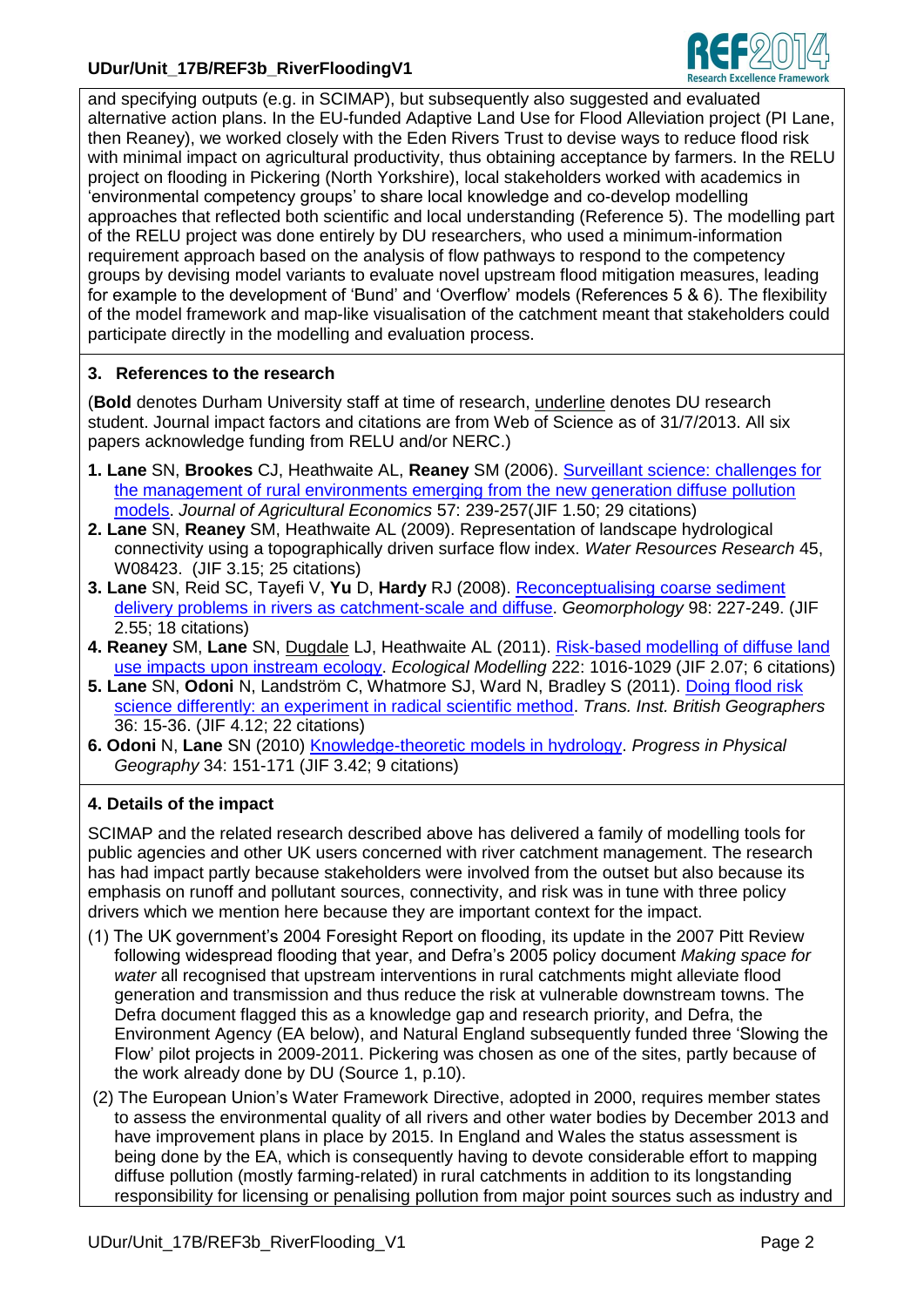

sewage works.

(3) Reducing diffuse pollution from agricultural fertilisers is also the driver for the ongoing Defrafunded EA/Natural England Catchment Sensitive Farming initiative, which started in 2006 and offers grants and advice to farmers in almost half of England.

**Flooding**: the RELU project led to new ideas on how to alleviate flood risk at Pickering (References 5, 6) by small-scale interventions at key locations within the catchment. Following endorsement of these ideas by the local councils, we helped plan their implementation in collaboration with Forest Research and a local community group (the Ryedale Flood Research Group, established during the RELU project). Our 'Bund' and 'Overflow' models were used in 2009-2011 for detailed planning of a package of interventions. These include tree planting, blocking moorland drains, building artificial logjams in small forested tributary streams to add to those formed naturally by tree fall, and constructing low earth dams (bunds) across stream floodplains near Pickering. The final Forest Research/Defra report on the project highlights the value of the modelling in identifying the most effective locations for intervention (Source 1, p.13).

Most of the measures have now been implemented, but additional modelling led to a preference for fewer but larger bunds. The North York Moors Park Authority approved the bund plans in May 2013. Source 1 states (p.7) that "Slowing the Flow at Pickering has gained a national profile [and has helped] guide and integrate the implementation of government policy on flood risk and land use management". Source 1 (p.7) also notes that the project "succeeded in fully engaging the local community, who have largely embraced the concept of a whole-catchment approach to flood risk management", and this assessment is endorsed by community groups (Source 2). A spokesperson for the Ryedale Flood Research Group testifies that "the RFRG project was critical in listening to local opinion and expertise, effectively developing it into a 'feasibility study', then providing the credibility for ideas to be taken further. The role of flood scientists from Durham played a key part in this … both [through] flood modelling and by providing a sound learning experience" (Source 2).

**Diffuse pollution**: from 2005 onwards successive versions of the SCIMAP model have been embedded in an open-source GIS, freely downloadable under a Creative Commons licence, with user-friendly visual interface. The software and training resources are freely available at [www.scimap.org.uk.](http://www.scimap.org.uk/) In the year to mid-April 2013 the website had over 1500 visitors (33% of them from outside the UK) and there were over 200 downloads of the software. Within the REF period we have organised and run training events for over 70 managers and practitioners from rivers trusts, national and regional EA offices, Defra, and the Scottish Environmental Protection Agency (SEPA). We also organised, with EA support, an inaugural user group meeting for 30 participants in October 2012 and have prepared downloadable videos and training documents for those unable to attend training in person.

SCIMAP is relevant to the EA's work on the Water Framework Directive and Catchment-Sensitive Farming initiative because the model can predict not only which stretches of stream or river are at greatest risk from diffuse pollution, but also where the likely critical source areas are. By late 2012 EA officers trained by DU had used the model to produce risk maps for phosphorus and fine sediment (two of the main causes of failure to reach WFD 'good' status) in 11 top-priority Catchment-Sensitive Farming catchments distributed throughout England, Wales and the Scottish Borders. SCIMAP is now mounted on the EA's central modelling platform so that it is available to all EA staff. The EA keynote speaker at the October 2012 user group meeting stated that the EA found SCIMAP useful because it could interface with existing national-scale datasets, is computationally efficient, has easily-understood output, and helps target source areas for detailed inspection on the ground (Source 3). The Irish agricultural authority (Teagasc) has used elements of SCIMAP in six catchments, and SCIMAP is being used for characterisation of fine sediment and phosphorus pollution and assessment of test mitigation measures in Defra's £2m 2009-2014 Eden Demonstration Test Catchment project.

The other main users of SCIMAP are Rivers Trusts: charitable organisations which make practical catchment and river improvements in the interests of anglers, riparian landowners and other river users in all parts of the UK [\(www.theriverstrust.org/riverstrusts/trust\\_movement.html\)](http://www.theriverstrust.org/riverstrusts/trust_movement.html). SCIMAP has been attractive to Rivers Trusts because, as Source 4 puts it, "[unlike some models] it supports knowledge collection and delivery on the ground rather than trying to circumvent it". The first collaboration, during the original SCIMAP grant which spanned the start of the REF